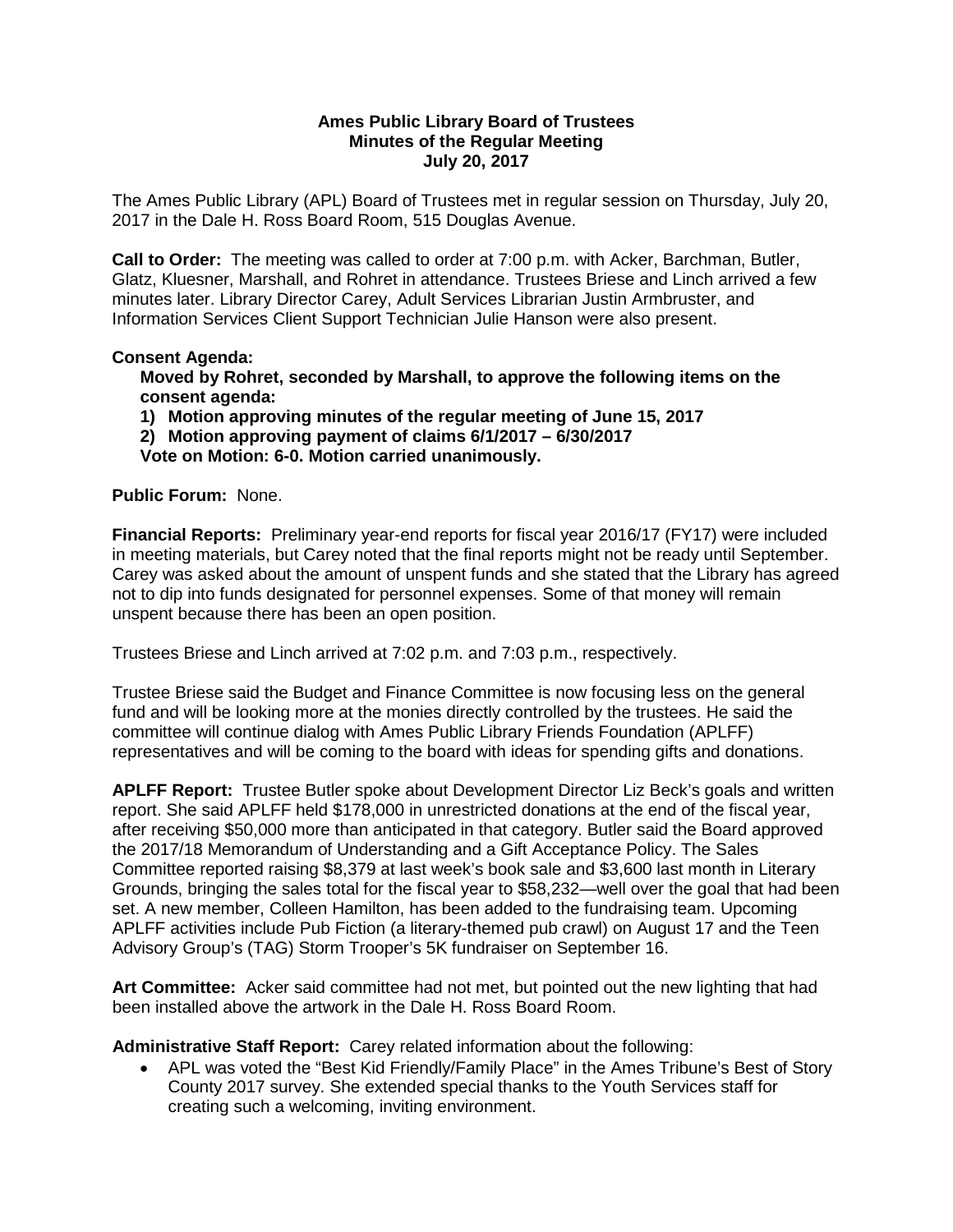- The Iowa Library Association's annual conference will be held October 18-20 at Coralville, with the theme "Seeking Inclusion, Finding Success." Trustees are welcomed.
- Sponsorships are available for APLFF's upcoming Pub Crawl fundraiser. Tickets are available online or at the Welcome Desk for \$10. She said five or six establishments will have themes and games focused on literary works and characters, and the event is an attempt to reach out to a new audience (millennials).
- Registrations for TAG's 5K run are open and sponsorships are available, as well.
- A complaint was received earlier in the day from a community member who is unhappy that the Library Board meeting is being televised in lieu of the Ames Municipal Band Concert, and the same thing happened in June. The citizen felt more people would be interested in the concert. Multiple issues are involved and Carey suggested that the matter be discussed next spring.
- APL decided to enter into a contract with the vendor that won the State Library's bid for electronic resources and purchase the add-ons needed to keep the appearance of the on-line catalog. Librarian Justin Armbruster added that customers will see different products, but the new ones are very similar to what was offered before—Auto Repair Reference Center will be replaced by Chilton Auto Repair, for example—and most people will probably not notice much difference. There was brief discussion about making it easier for customers to find and access APL's the electronic resources.
- Hoopla, a digital streaming service, was made available to customers as of July 1. Armbruster said the service seems to be easy to use and intuitive. Once a customer clicks, the item is borrowed and there are no extra steps. Materials can be downloaded or used on line. Hoopla offers audio books, e-books, comics, music, and videos.
- Small Talk classes will be offered in Marshalltown and Boone this fall. APL will handle administration and collect the data, parent educators will go out to the communities, and the classes will be run through ISU Extension and the local libraries. Two courses will also be offered at APL, so there will be 4 cohorts running at once.
- In June, 1,798 meals were served through the Summer Food Program—1,712 of them to children. Carey reported that conversations are going on at the tables and folks are engaged. She complimented the efforts and enthusiasm of APL's youth volunteers and said she has heard good feedback about the program and everyone's behavior.
- Nathaniel Pleasants and Jehan Faisal have been hired as new half-time library clerks.
- Two managers will be out during the month of September, so strategic planning initiatives will slow down until October.

**Board Education – 2017 American Library Association (ALA) Conference:** Carey said that three librarians attended the full conference and four other employees attended exhibits only.

Librarian Armbruster said that he focused on trends and found that APL already has things in place that many larger, urban libraries are just starting to offer. These include offering streaming options, using library spaces as a means of social impact and inclusivity, and emphasizing community engagement. Armbruster said the conference validated that APL is doing a lot of things correctly, but he also brought back many new ideas for his work group to consider.

Client Support Technician Hanson said that she concentrated on computers and audio-video equipment and soon realized that many of the items APL is using are the best available. She found some document scanners that offer minor improvements and some newer model microfilm readers feature higher resolution, but felt a very good job had been done in choosing new hardware and software during the building project.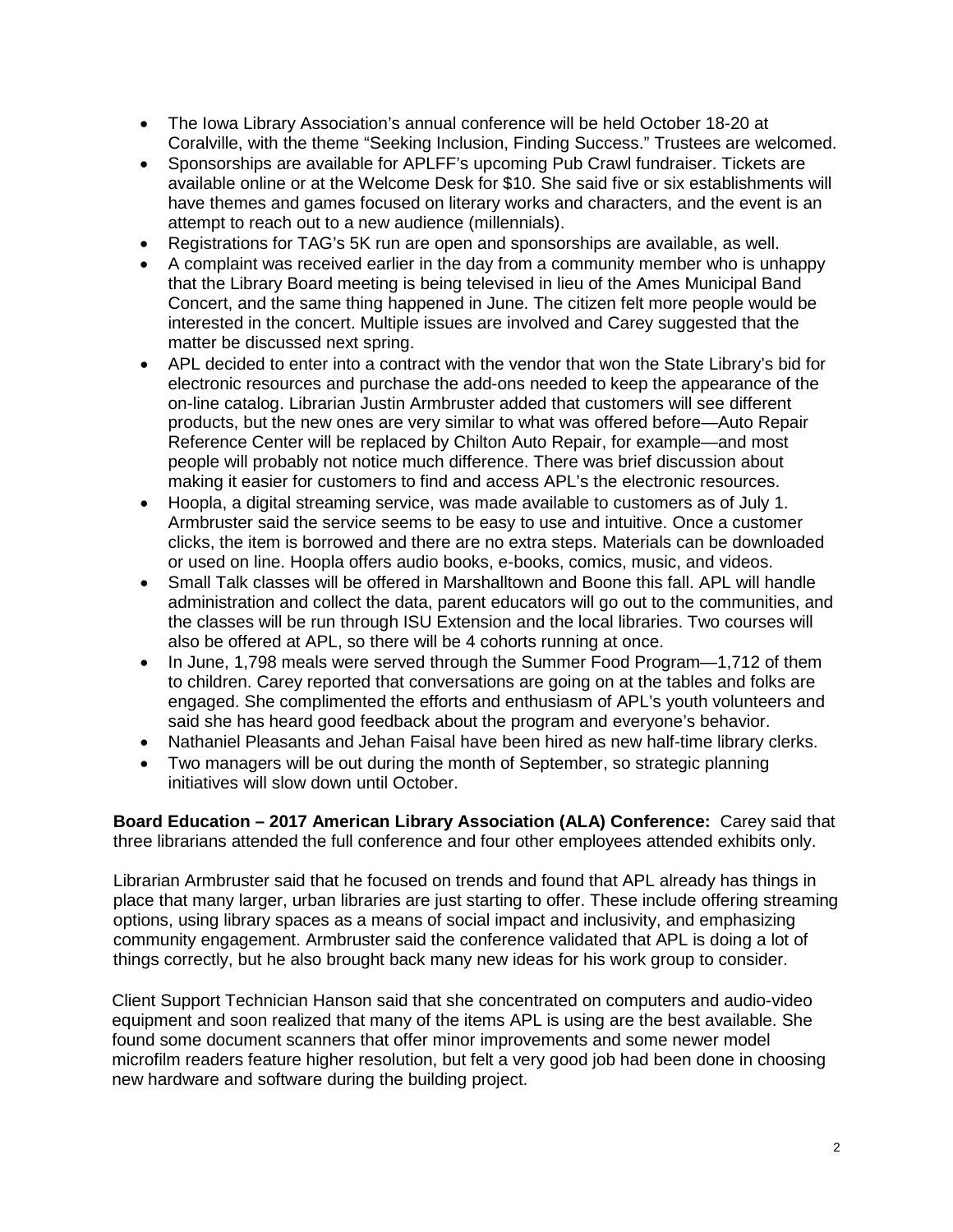Trustee Barchman indicated that she had spent most of her time with Friends and Foundation members. She learned that most libraries have separate organizations and many of them are interested in consolidating. Barchman said she realized that "APL is awesome"-- it doesn't have the kinds of problems others were reporting and others were impressed with what she told them about our library. She received a signed copy of *The Simplicity of Cider* from author Amy Reichert, to donate to APLFF for fundraising. Barchman also related two recommendations made by a lobbyist: that trustees start to establish relationships at the state level now, in case the time comes when the libraries need to press the case for sustained funding; and to adopt positive terminology such as "community funded opportunities" in lieu of the word "taxes."

**Expressions of Concern Policy and Statement of Concern Form:** It was suggested that the first bullet point in the complaint form should refer to "library resources" rather than "material," since the same form is used for feedback about programs, displays, and services. The trustees indicated that they would like to know what had and had not been addressed with the complainants in earlier stages of the process. They felt it would be helpful to have written comments from staff members explaining how they had tried to address the concern. The trustees also requested a reminder that if the Statement of Concern went to the Library Board, it would be discussed in an open meeting where the concern and complainants' names would be made public.

**Public Participation Policy:** There was some discussion about the time limit. Carey related that it was helpful to have the time restriction in place, even though it had only been an issue in a couple instances in the last 20 years. It was noted that the policy also empowers the President to suspend the rules at his/her discretion.

#### **Memorandum of Understanding (MOU) with APLFF for Fiscal Year 2017/18 (FY18): Moved by Glatz, seconded by Marshall, to adopt a resolution approving the Memorandum of Understanding with Ames Public Library Friends Foundation for Fiscal Year 2017/18 as presented/amended.**

Acker noted that the APLFF Board approved this MOU earlier in the month.

**Vote on Motion to approve as presented: 8-0. Resolution No. 2017-L022 approved unanimously and adopted.**

**August Regular Meeting:** The Board discussed changing the date and/or time of the regular meeting, since the APLFF Pub Crawl will take place on the same date at 6 p.m. It did not appear that a quorum was available for any of the proposed alternatives. Carey said she was not aware of any pressing matters.

# **Moved by Barchman, seconded by Rohret, to cancel the regular August meeting and resume again in September.**

# **Vote on Motion: 8-0. Motion carried unanimously.**

#### **Trustee Comments:**

.

Barchman reminded invited listeners to visit the library to get out of the heat.

Briese said that he was pleased to hear reaffirmation of how awesome this library is